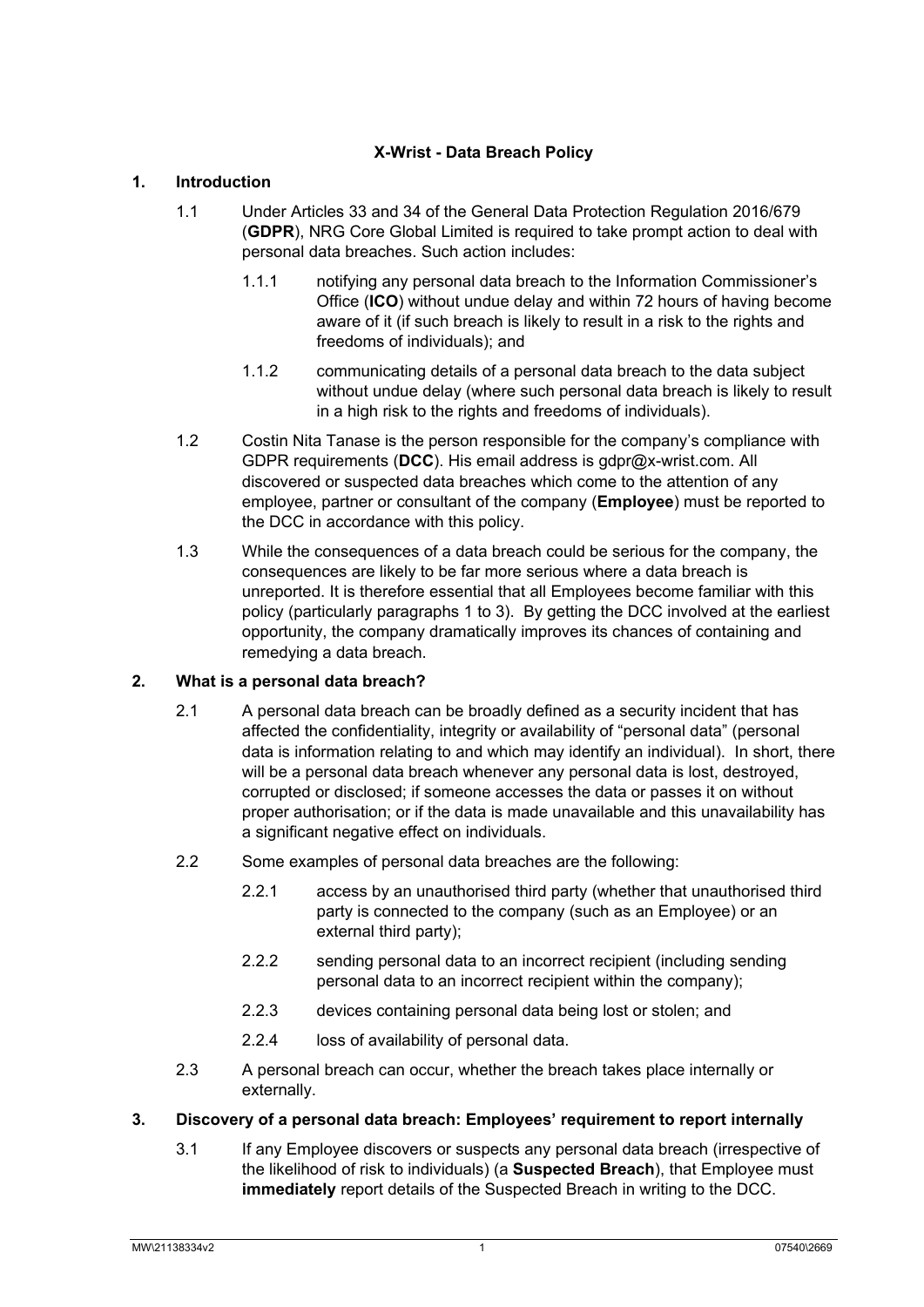3.2 When reporting a Suspected Breach to the DCC, Employees should, insofar as it is possible at the relevant time, include in their report the information set out in paragraphs [4.2.1](#page-1-0) to [4.2.3](#page-1-1) (inclusive). Employees should not however delay making a report just because some of this information is not available. Employees are not expected to assess the potential risk to any individual of the data breach: that is a matter to be determined by the DCC.

## <span id="page-1-2"></span>**4. DCC's internal investigation and conclusion**

- 4.1 As soon as possible, but no later than 24 hours after DCC becoming aware of a Suspected Breach, the DCC must conduct an investigation into the facts and circumstances of the Suspected Breach.
- <span id="page-1-0"></span>4.2 As soon as possible but no later than 48 hours after the DCC becoming aware of a Suspected Breach, the DCC must document the following in writing:
	- 4.2.1 a description of the nature of the personal breach, including where possible, the categories and approximate number of data subjects (individuals) concerned and the categories and approximate number of personal data records;
	- 4.2.2 a description of the likely consequences of the personal data breach; and
	- 4.2.3 a description of the measures taken or proposed to be taken by the controller to address the personal data breach, including, where appropriate, measures to mitigate its possible adverse effects.

## <span id="page-1-1"></span>**5. DCC's duty to report**

## *Reporting to the ICO*

- 5.1 If as a consequence of, or at any point during, the internal investigation carried out under paragraph [4](#page-1-2) above, the DCC determines that the potential or suspected data breach is **likely to result in a risk** to the rights and freedoms of individuals, the DCC must without undue delay:
	- 5.1.1 notify the personal data breach to the ICO. Such notification to the ICO must include:
		- 5.1.1.1 all of the information set out in paragraphs [4.2.1](#page-1-0) to [4.2.3](#page-1-1) (inclusive);
		- 5.1.1.2 the name and details of the DCC (or such other point of contact from whom more information can be obtained by the ICO); and
		- 5.1.1.3 details of any further relevant information which the DCC is seeking to obtain, but is not available at the time of making the report to the ICO.

## <span id="page-1-3"></span>*Reporting to the data subject (individual)*

<span id="page-1-4"></span>5.2 Subject to paragraph [5.3,](#page-2-0) if as a consequence of, or at any point during, the internal investigation carried out under paragraph [4](#page-1-2) above, the DCC determines that the potential or suspected data breach is **likely to result in a high risk** to the rights and freedoms of individuals, the DCC must without undue delay communicate to the data subject (individual) the nature of the personal data breach. Such communication must be in clear and plain language and include, at least, all of the information set out at paragraphs [4.2.1,](#page-1-0) [4.2.3](#page-1-1) and [5.1.1.2](#page-1-3) above.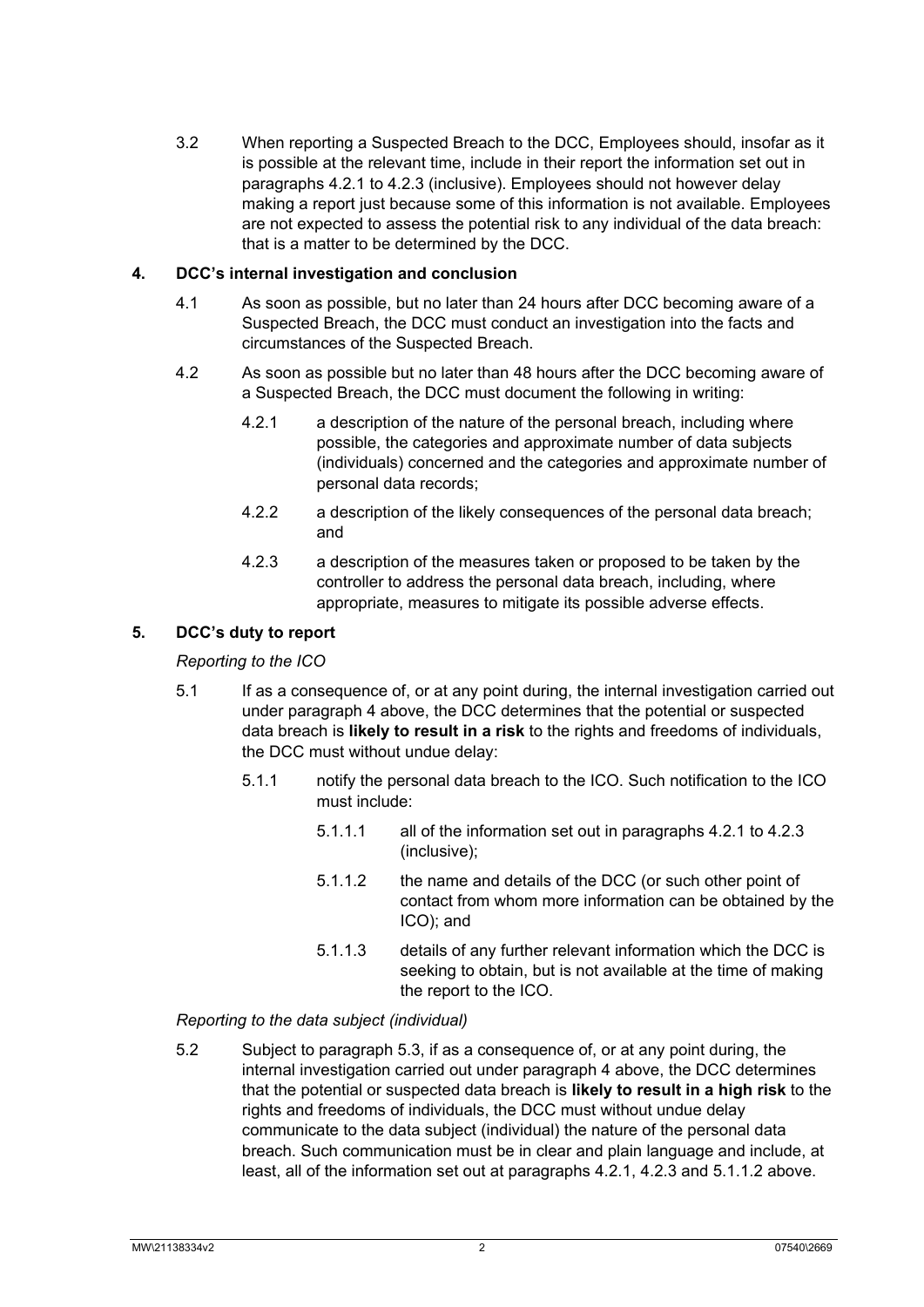- <span id="page-2-0"></span>5.3 The DCC is not required to take the steps set out in paragraph [5.2](#page-1-4) if any of the following conditions are met:
	- 5.3.1 the company has implemented appropriate technical and organisational protection measures, and those measures were applied to the personal data affected by the personal data breach, in particular those that render the personal data unintelligible to any person who is not authorised to access it, such as encryption;
	- 5.3.2 the company has taken subsequent measures which ensure that the risk to the rights and freedoms of data subjects (individuals) referred to in paragraph [5.2](#page-1-4) is no longer likely to materialise; or
	- 5.3.3 It would involve disproportionate effort. In such a case, there must instead a public communication or similar measure where the individuals are informed in an equally effective manner.

#### *Examples*

- 5.4 Examples of a potential or suspected data breach which **should** be reported to the ICO if it is likely to result in a risk to the rights and freedoms of individuals include:
	- 5.4.1 personal data of individuals is extracted from a secure website or server controlled by the company, during a cyber-attack;
	- 5.4.2 an email containing personal data is sent to the incorrect recipient;
	- 5.4.3 the company suffers a ransomware attack which results in all data being encrypted, where no back-ups are available and the data cannot be restored, despite there being no presence of malware on the company's systems;
	- 5.4.4 important client information is unavailable for a period of time, following a cyber-attack; and
	- 5.4.5 a direct marketing email is sent to recipients in "to:" or "cc:" field, thereby enabling each recipient to see the email address of other recipients.

If there is a **high** risk to the rights and freedoms of individuals, such potential or suspected data breaches should **in addition** be reported to the data subject(s).

- 5.5 Examples of a potential or suspected data breach which should **not** be reported to the ICO nor to data subject(s) include:
	- 5.5.1 an encrypted CD of the company is stolen during a break-in; and
	- 5.5.2 a brief power outage lasting several minutes means clients are unable to communicate with the company.

#### **6. Documenting of issue – personal data breach register**

Irrespective of the whether or not any report is made to the ICO or any communication is made to any individual, the DCC must document any data breach. This must include:

- 6.1 the facts relating to the personal data breach;
- 6.2 its effects; and
- 6.3 the remedial action taken.